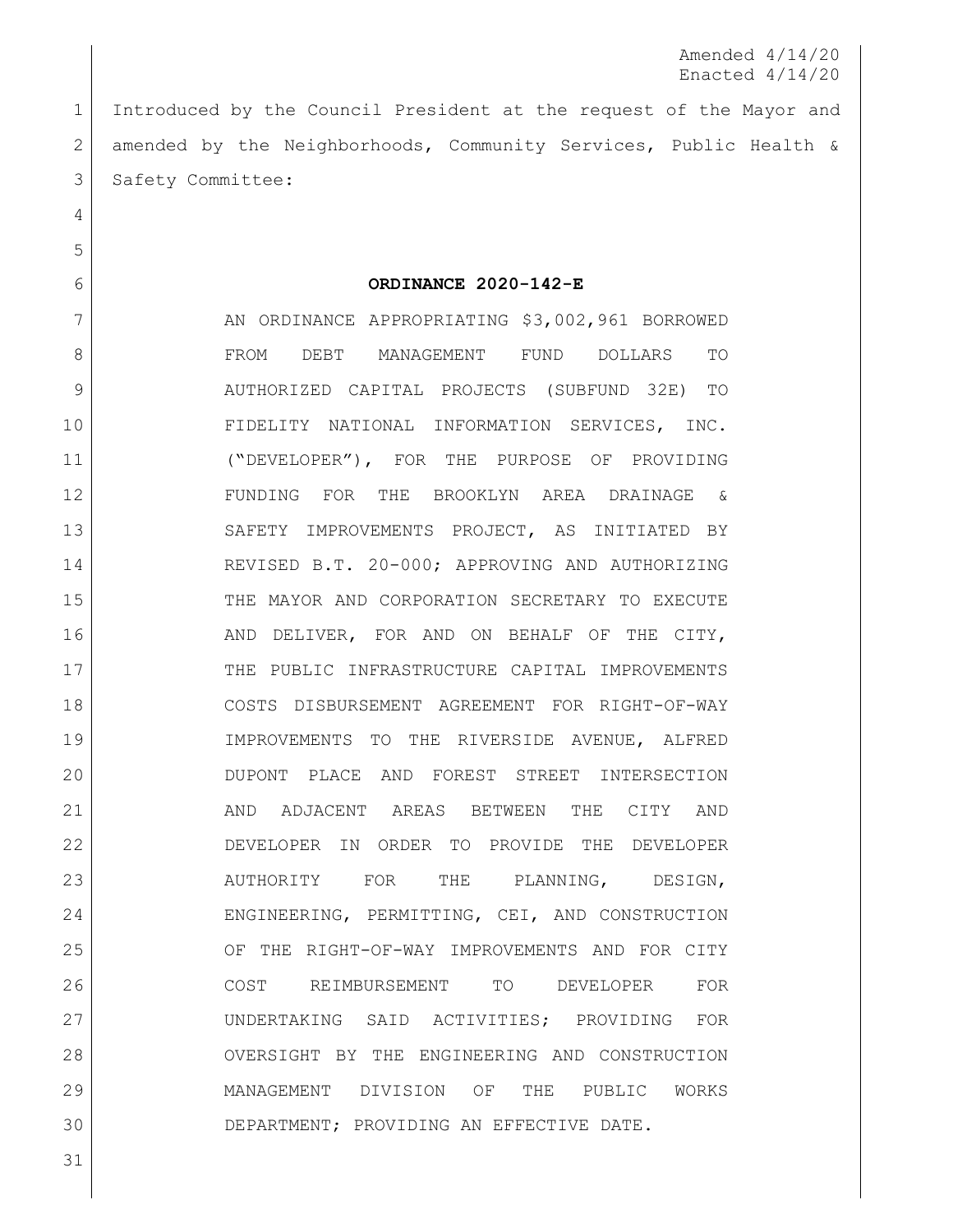## Amended 4/14/20

 **WHEREAS,** as authorized by Ordinance 2019-596-E, the City has entered into an Economic Development Agreement with Fidelity National Information Services, Inc. ("Developer") to provide QTI Refunds, a REV Grant and a City Closing Fund Grant to the Developer in the maximum, combined amount of \$27,500,000 to support the construction by Developer of a new, 300,000 sq. ft. corporate headquarters and related parking facility in downtown Jacksonville 8 (the "Project"); and

 **WHEREAS,** on February 11, 2020 Ordinance 2020-116 was introduced and, if approved, the City intends to enter into a Redevelopment Agreement with the Developer in order to convey certain City-owned real property to the Developer as needed for the 13 Project, and for the City to enter into a Restrictive Covenants and Parking Rights Agreement for night time and weekend parking in a 15 | portion of the parking facility by the general public; and

 **WHEREAS,** attendant to the Project, there are certain road and right-of-way improvements to Riverside Avenue, Alfred DuPont Place and Forest Street that are needed to correct a misaligned intersection and improve pedestrian access to Gefen Park and the Riverwalk, in addition to supporting the Project (the "Right-of-Way Improvements"); and

 **WHEREAS,** the Developer has requested and the City has agreed to enter into a Public Infrastructure Capital Improvements Costs Disbursement Agreement (the "Agreement") with the Developer for the Developer to perform the Right-of-Way Improvements on behalf of the City with the costs thereof to be reimbursed by the City in 27 accordance with the Agreement; now, therefore

**BE IT ORDAINED** by the Council of the City of Jacksonville:

 **Section 1. Appropriation.** For the 2019-2020 fiscal year, within the City's budget, there are hereby appropriated the indicated sum(s) from the account(s) listed in subsection (a) to

 $- 2 -$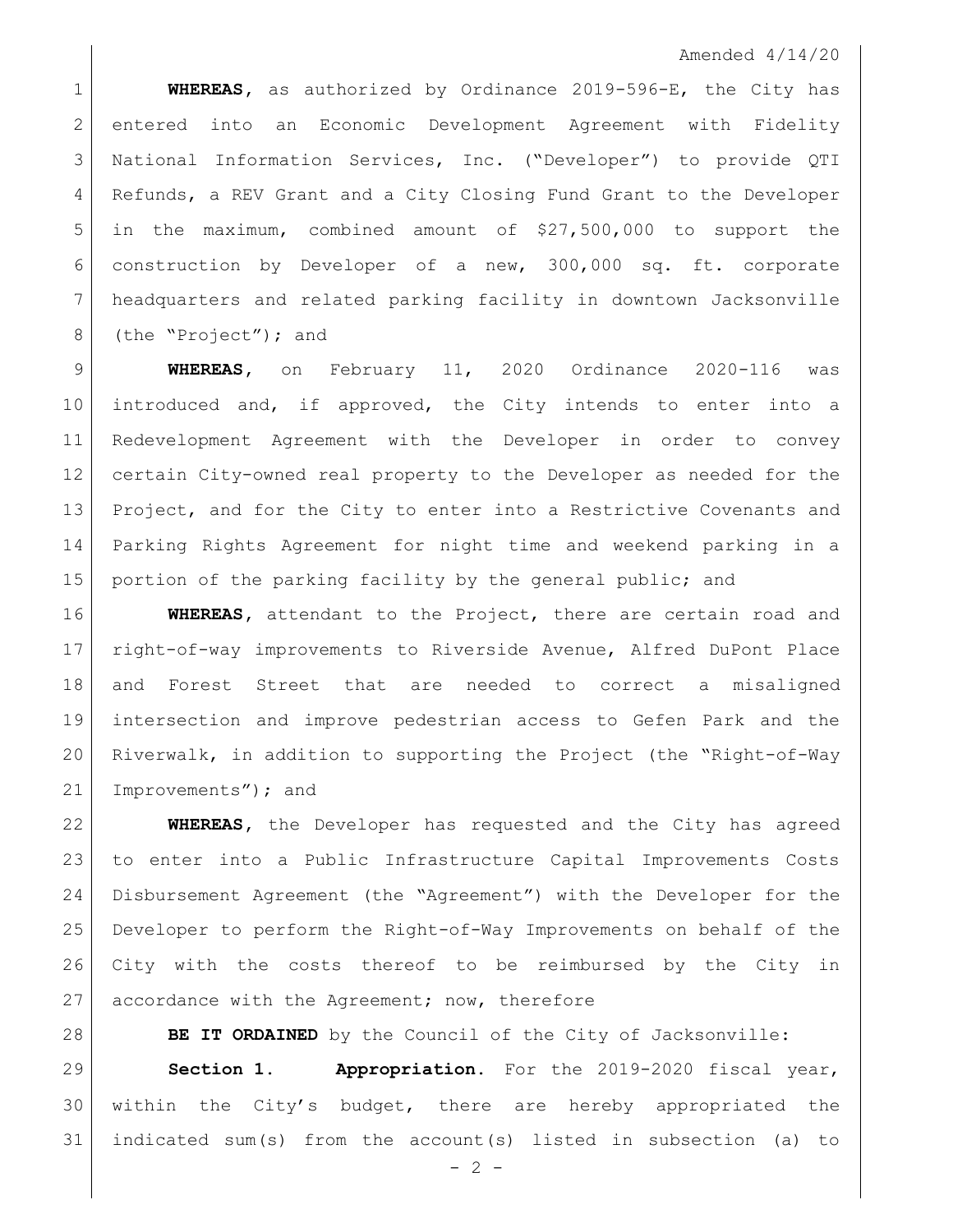Amended 4/14/20

1 the account(s) listed in subsection (b): (Revised B.T. 20-000 attached hereto as **Revised Exhibit 1**, labeled as "Revised Exhibit 1, Revised B.T. 20-000, April 6, 2020 – NCSPHS" 4 and incorporated herein by this reference) (a) Appropriated from: 6 See Revised B.T. 20-000 \$3,002,961 (b) Appropriated to: 8 | See Revised B.T. 20-000 \$3,002,961 (c) Explanation of Appropriation: the appropriation above is appropriating \$2,015,156 borrowed from Debt Management Fund dollars to reimburse the Developer for design and construction costs attendant to certain right-of-way improvements to be performed by Developer on City-owned rights-of-way. **Section 2. Purpose of Appropriation.** The purpose of the appropriation above is to provide the Developer authority for the

 planning, design, engineering, permitting, CEI, and construction of the Right-of-Way Improvements and for City cost reimbursement to Developer for undertaking said activities. The Agreement will help facilitate the reconstruction and realignment of portions of Riverside Avenue, Alfred DuPont Place and Forest Street and the development of the Developer's property, which is adjacent to City- owned right-of-way at the intersection of Riverside Avenue, Forest Street and Alfred DuPont Place. The Right-of-Way Improvements serve a public purpose as a means for the City to meet its infrastructure 26 improvements and public safety needs.

 **Section 3. CIP Amendment.** Ordinance 2019-505-E, being the 2019-2023 Five-Year Capital Improvement Program for the City and certain of its independent agencies ("CIP"), is hereby amended to add additional funds in the amount of \$3,002,961 to the project entitled "Brooklyn Area Drainage & Safety Improvements" (the

 $- 3 -$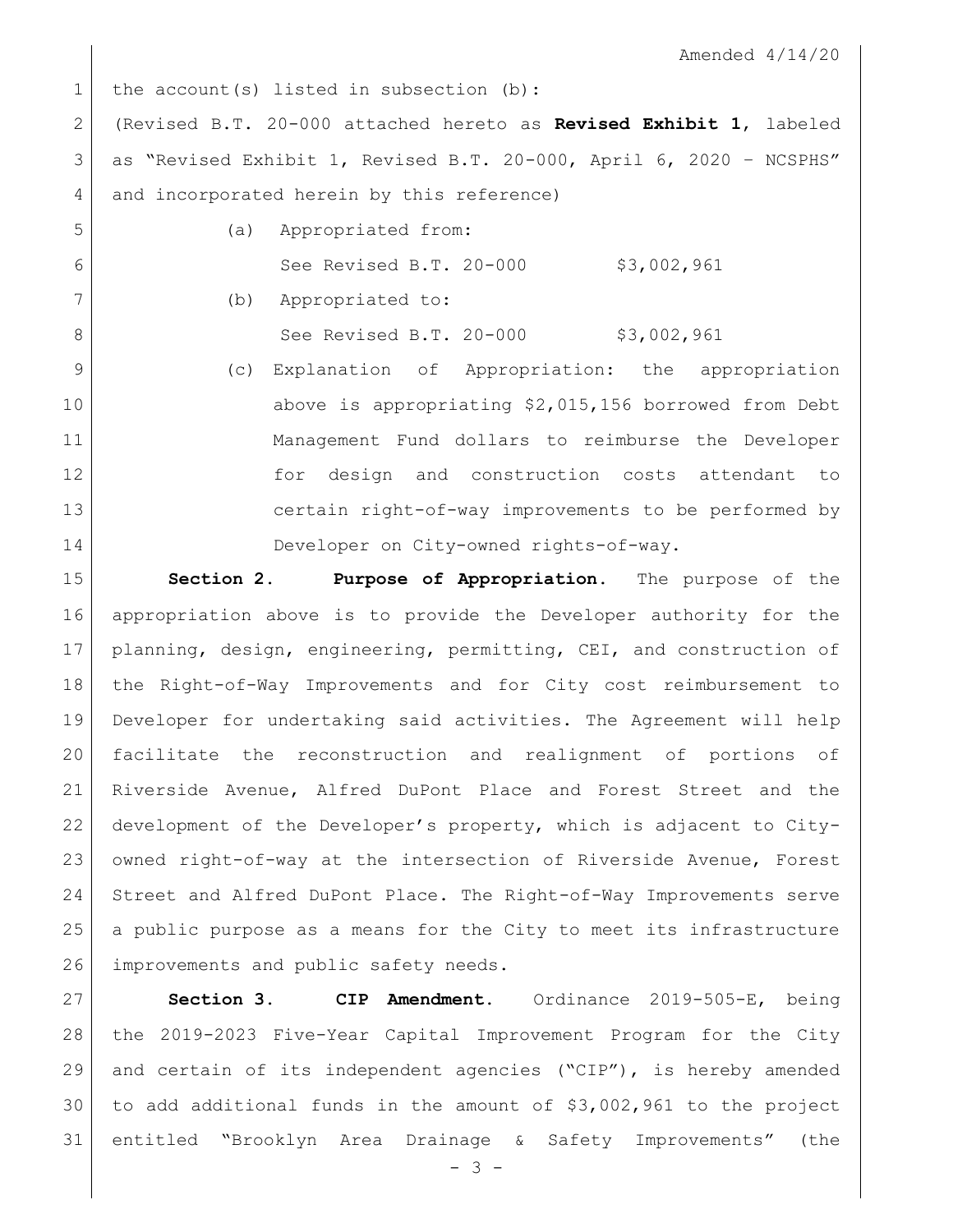## Amended 4/14/20

 "Project"). The Project is more fully described in the Project Information Sheet attached hereto as **Revised Exhibit 2**, labeled as "Revised Exhibit 2, Revised CIP, April 6, 2020 – NCSPHS" and incorporated herein. The Council finds that the deferral of this amendment of the CIP until the next annual budget and CIP review will be detrimental to the best interests of the community because such deferral will prolong this needed improvement. Pursuant to 8 Section 122.605(c), Ordinance Code, enactment of this ordinance 9 requires approval by a two-thirds vote of the Council members present at the meeting because of the CIP amendment set forth in this section. Except as amended herein, the Five-Year Capital Improvement Program approved by Ordinance 2019-505-E shall continue 13 in full force and effect.

 **Section 4. Execution of Public Infrastructure Capital Improvements Costs Disbursement Agreement authorized**. The Mayor, 16 or his designee, and the Corporation Secretary are hereby 17 authorized to execute and deliver, for and on behalf of the City, the Public Infrastructure Capital Improvements Costs Disbursement Agreement for the Right-of-Way Improvements (the "Agreement") between the City and Fidelity National Information Services, Inc. (the "Developer"), in substantially the same form placed **Revised On File** with the Office of Legislative Services. Total City funding 23 for the project is capped at \$4,515,156.

 **Section 5. Oversight.** Oversight of the Project and the Agreement shall be provided by the Engineering and Construction Management Division of the Public Works Department.

 **Section 6. Effective Date.** This Ordinance shall become effective upon signature by the Mayor or upon becoming effective without the Mayor's signature.

- 
-